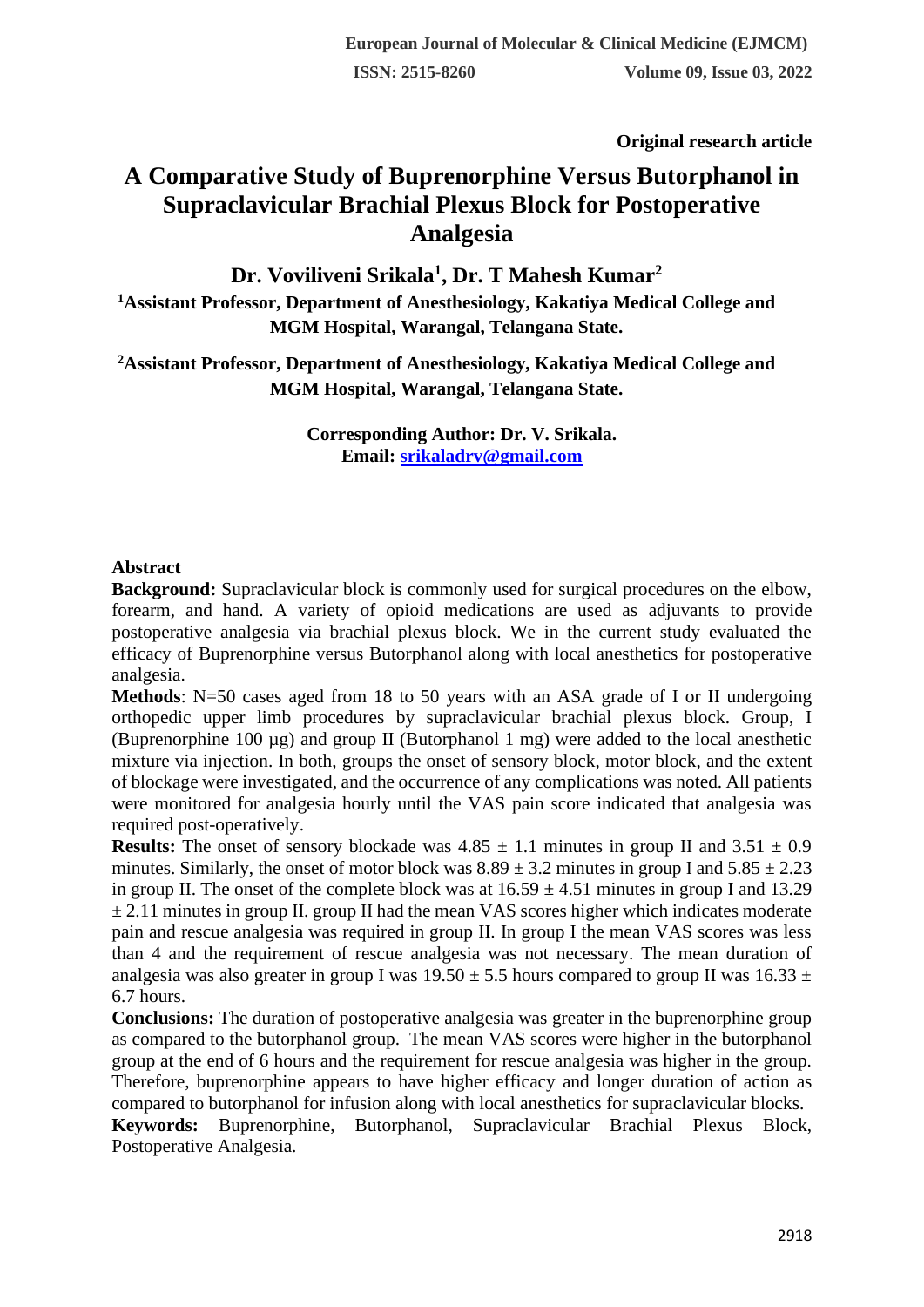# **Introduction**

Anesthesiologists' primary priority is pain relief, which has garnered a lot of attention in this rapidly growing specialty of medicine. For this objective, a variety of methods, medicines, and routes have been tested. The premise that pain is a sensory warning communicated by individual nerve fibers that may be modulated or interrupted anywhere along the nerve's journey is fundamental to the current neural blockade. Acute postoperative pain is the result of a complicated physiological response to tissue damage or illness. It manifests as unpleasant, undesirable sensory and emotional experiences because of autonomic, psychological, and behavioral reactions. Despite breakthroughs in our understanding of pain pathology, analgesic pharmacology, and the development of efficient treatments, post-operative pain management still takes a lot of work. Brachial plexus block provides adequate anesthesia and postoperative analgesia for all the upper limb procedures. Supraclavicular brachial plexus block (SBPB) provides anesthesia for surgeries around the elbow, forearm, and hand.  $[1, 2]$  Local anesthetics alone for supraclavicular brachial plexus block give good intraoperative circumstances but result in a shorter postoperative analgesia duration Tramadol, butorphanol, buprenorphine, adrenergic agonists, and dexamethasone are some of the adjuvants that are used to expedite the onset of the block and extend the duration of postoperative analgesia. [3] Because opioids and local anesthetics have a synergistic effect, adding them to bupivacaine extends the duration of analgesia and increases the quality of the block.  $[4]$  Buprenorphine (CN-L-cyclopropyl methyl oripavine) is a narcotic agonist and antagonist semisynthetic ring C bridge oripavine derivative of thebaine. In terms of analgesic efficacy, it is 25 to 40 times more effective than Morphine. [5-7] Buprenorphine produces morphine-like subjective effects in a dose-dependent manner. They take longer to start but last longer. Buprenorphine was discovered to be a selective mu receptor agonist in early receptor binding experiments. It binds to the mu, delta, and kappa receptors with a high affinity. Butorphanol is synthetic opioid-like morphine that has a partial antagonistic and agonistic effect on kappa receptors. Butorphanol has been extensively researched as an adjunct to local anesthetic drugs in upper limb peripheral nerve blocks. [8] Various studies have employed a dose range of 20 g/kg. [8 of supra] Some researchers concluded that dosages of up to 2 mg were associated with few adverse effects. [9] Furthermore, very little data exists to support the use of butorphanol as an adjuvant in supraclavicular brachial plexus block.

## **Material and methods**

This cross-sectional study was conducted in the Department of Anesthesiology, Kakatiya Medical College, and MGM Hospital, Warangal, Telangana State. Institutional Ethical permission was obtained for the study. Written consent was obtained from all the participants of the study.

## *Inclusion criteria*

- 1. Consecutive patients undergoing orthopedic surgeries on upper limb
- 2. Aged between  $18 50$  years
- 3. ASA grades I and II
- 4. Male and females

## *Exclusion criteria*

- 1. Cases where supraclavicular blocks were not used
- 2. Patients with cardiovascular, respiratory, renal, and liver diseases
- 3. History of hypersensitivity to local anesthetics
- 4. History of Bleeding disorders
- 5. Suspected opioid addicts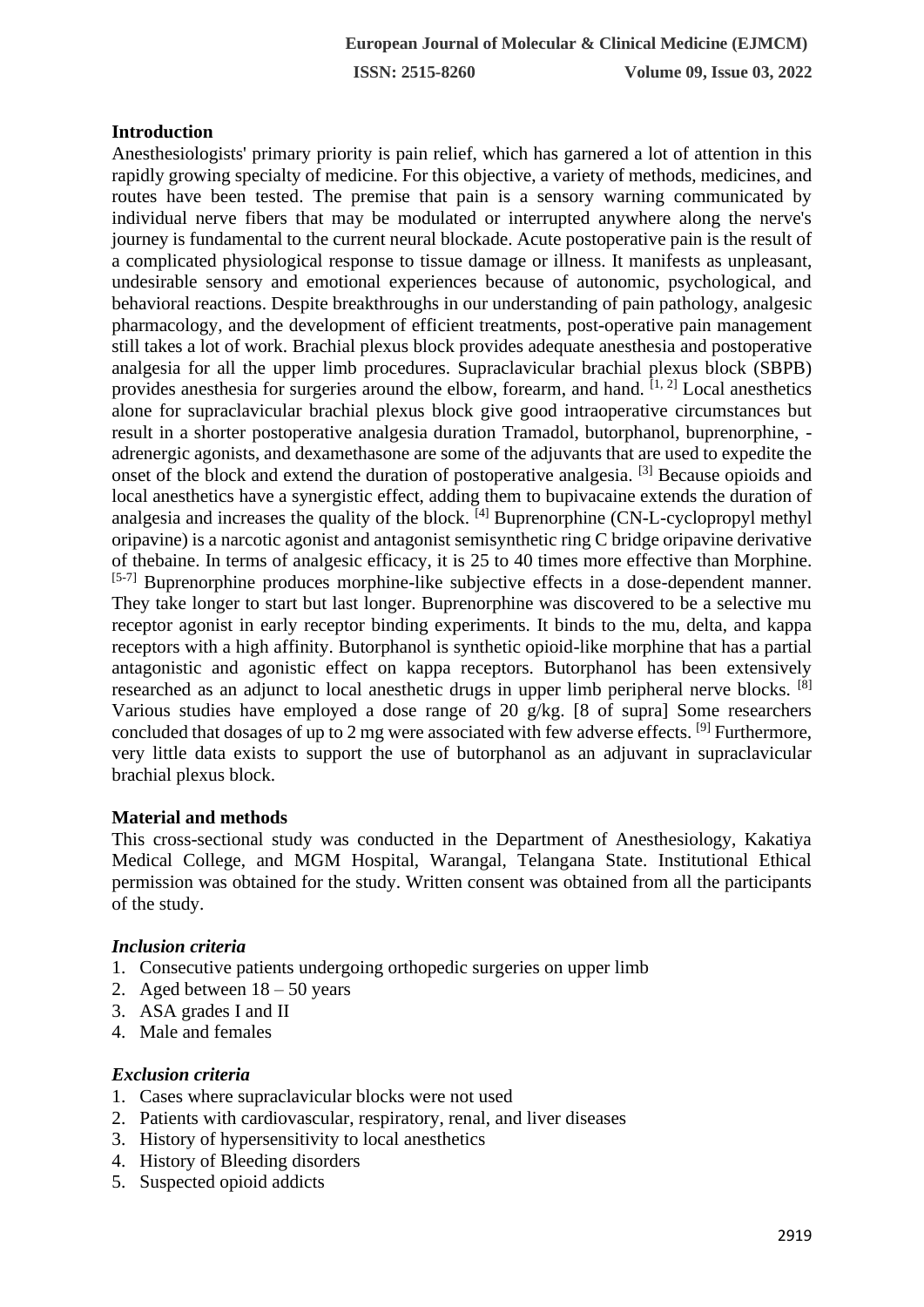#### **European Journal of Molecular & Clinical Medicine (EJMCM)**

**ISSN: 2515-8260 Volume 09, Issue 03, 2022**

All the patients were randomly allocated into two groups by a computer-generated random number so that each group consist of n=27 patients. Group I (Inj. Lignocaine hydrochloride (2%) 5-7 mg/kg + Inj. Bupivacaine hydrochloride (0.5%) 1-2 mg / kg + Inj. Buprenorphine 100 µg). For Group II (Inj. Lignocaine hydrochloride (2%) 5-7 mg/kg + Inj. Bupivacaine hydrochloride (0.5%) 1-2 mg / kg + Inj. Butorphanol 1 mg). Details of the analysis of the patients have been depicted in Figure 1.



**Figure 1: Algorithm of the number of patients included and analyzed in the study**

Patients 'demographic data such as age, height, weight, history, and findings of the examination of airway, cardiovascular and other systems were recorded. A routine investigation like Hemoglobin, blood sugar, Blood Urea, Creatinine, Chest X-ray, and ECG was done in all patients. Patients were explained in detail about the anesthesia procedure and drugs. All the patients were kept nil by mouth for 6-8 hours pre-induction. All patients were pre-medicated with Inj. Glycopyrrolate 4 μg/kg and Inj. Ondansetron 4 mg IV, given 5 minutes before surgery. No analgesic drugs were given in premedication. All patients were observed for analgesia hourly until the patient demanded analgesia. Duration of analgesia was noted as the time taken until the patient demanded analgesia. Side effects like tachycardia, bradycardia, respiratory depression, hypotension, nausea, vomiting, pruritus, and urinary retention were also noted. Pulse rate, blood pressure, Visual Analogue Scale (VAS) the patients were shown a 10 cm long scale marked 0-10 on a blank paper and told that '0' represented 'no pain' and 10 represented the worst possible pain it was observed every hourly for 9 hrs postoperatively. All the available data was uploaded to an MS Excel spreadsheet and analyzed by SPSS version 19.0 in windows format. For continuous variables mean and Standard deviations were used and for categorical variables were represented as percentages and a p-value of <0.05 was considered significant.

#### **Results**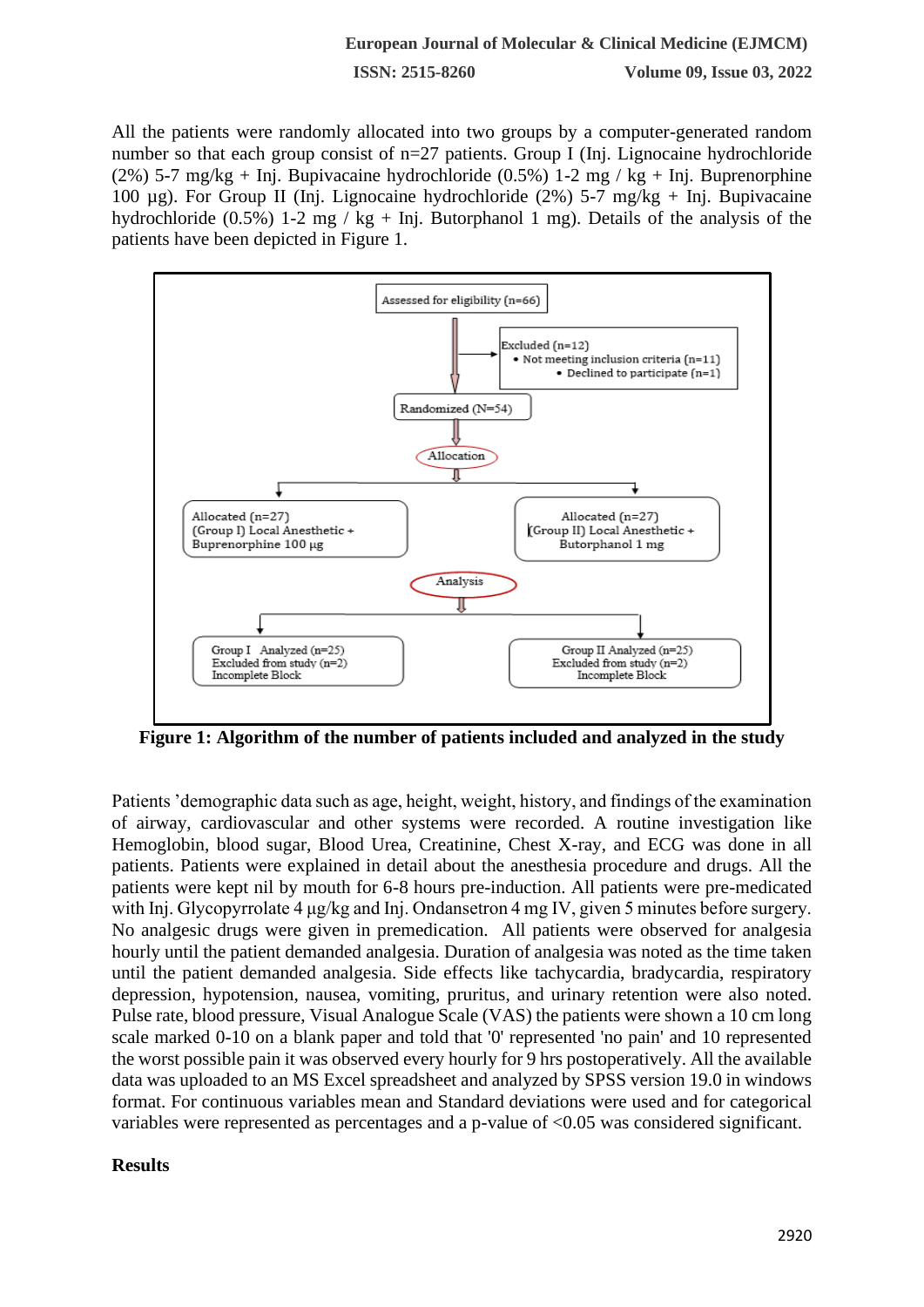In Group-I, there were  $n=17(68%)$  males and  $n=8(32%)$  females the male to female ratio was approximately 2:1. The youngest patient was 19 years male and the oldest patient was a 55 year-old female. The mean age was  $29.33 \pm 9.21$ . In group II the number of cases of males was  $n=15(60%)$  and females was  $n=10(40%)$  the male to female ratio was 3:2. The youngest case was an 18-year male and the oldest case was a 51-year male. The mean age was  $31.25 \pm 10.12$ years. The details of the demographic distribution of cases are given in table 1.

| Age group in years | Group-I $(n=25)$ | Group-II $(n=25)$ |  |
|--------------------|------------------|-------------------|--|
|                    | Buprenorphine    | Butorphanol       |  |
| $18 - 20$          | 08               | 07                |  |
| $21 - 30$          | 06               | 08                |  |
| $31 - 40$          | 06               | 06                |  |
| $41 - 50$          | 03               | 03                |  |
| > 50               | 02               | 01                |  |
| Minimum Age        | 19               | 18                |  |
| Maximum            | 55               | 51                |  |
| Mean               | $29.33 \pm 9.21$ | $31.25 \pm 10.12$ |  |

**Table 1: Age-wise distribution of cases in the study**

The mean height of the cases in group I was  $166.53 \pm 10.33$  centimeters and similarly, in group II the mean height was  $164.85 \pm 11.95$  centimeters. The mean weight of the patients in group I was  $56.33 \pm 5.23$  Kgs and the mean weight of patients in group II was  $54.26 \pm 4.12$  Kgs. There were no significant differences in height and weight in both groups. The mean Preoperative SBP in group I was  $126.33 \pm 6.8$  mmHg and in group II it was  $125.46 \pm 7.5$  mmHg. The mean SBP after pre-medication in group I was  $125.33 \pm 5.4$  mmHg and in group II it was 124.64  $\pm$  4.9 mmHg. The Post-operative SBP was 117.74  $\pm$  10.2 mmHg in group I and in group II it was 118.22 ± 5.69 mmHg. *Fisher's exact test* for p-value was >0.5 hence not significant. The mean DBP in group I pre-operatively was  $79.28 \pm 3.2$  mmHg and in group II it was 78.97  $\pm$  2.2 mmHg. The mean DBP in group I after pre-medication was  $78.36 \pm 2.5$  mmHg and  $77.89$  $\pm$  1.98 mmHg and post-operatively the values were 77.68  $\pm$  2.33 and 78.22  $\pm$  2.4 mmHg. The mean duration of surgery in group I was  $95.23 \pm 17.65$  minutes and in group II it was  $93.25 \pm 17.65$ 19.87 minutes. The various surgical procedures carried out in both groups of patients are depicted in Table 2.

| <b>Table 2: Distribution of Surgical Procedures</b> |                       |  |
|-----------------------------------------------------|-----------------------|--|
|                                                     | $G$ roun- $I(n-25)$ ( |  |

| <b>Surgical Procedure</b>                        | Group-I $(n=25)$ | Group-II $(n=25)$ |
|--------------------------------------------------|------------------|-------------------|
|                                                  | Buprenorphine    | Butorphanol       |
| Open Reduction $+$ Pinning of fractured humerus  | 06               | 09                |
| Open Reduction $+$ Plating of fracture radius    | 10               | 05                |
| Open Reduction $+$ Plating of fracture ulna      | 04               | 04                |
| Open Reduction Internal Fixation fracture radius | 03               | 04                |
| & ulna                                           |                  |                   |
| <b>Tension Band Wiring Olecranon</b>             | 01               | 02                |
| Open Reduction Internal Fixation and K-wiring    | 01               | $\Omega$          |
| Total                                            | 25               | 25                |

The onset of sensory blockade was  $4.85 \pm 1.1$  minutes in group II and  $3.51 \pm 0.9$  minutes. Similarly, the onset of motor block was  $8.89 \pm 3.2$  minutes in group I and  $5.85 \pm 2.23$  in group II. The onset of the complete block was at  $16.59 \pm 4.51$  minutes in group I and  $13.29 \pm 2.11$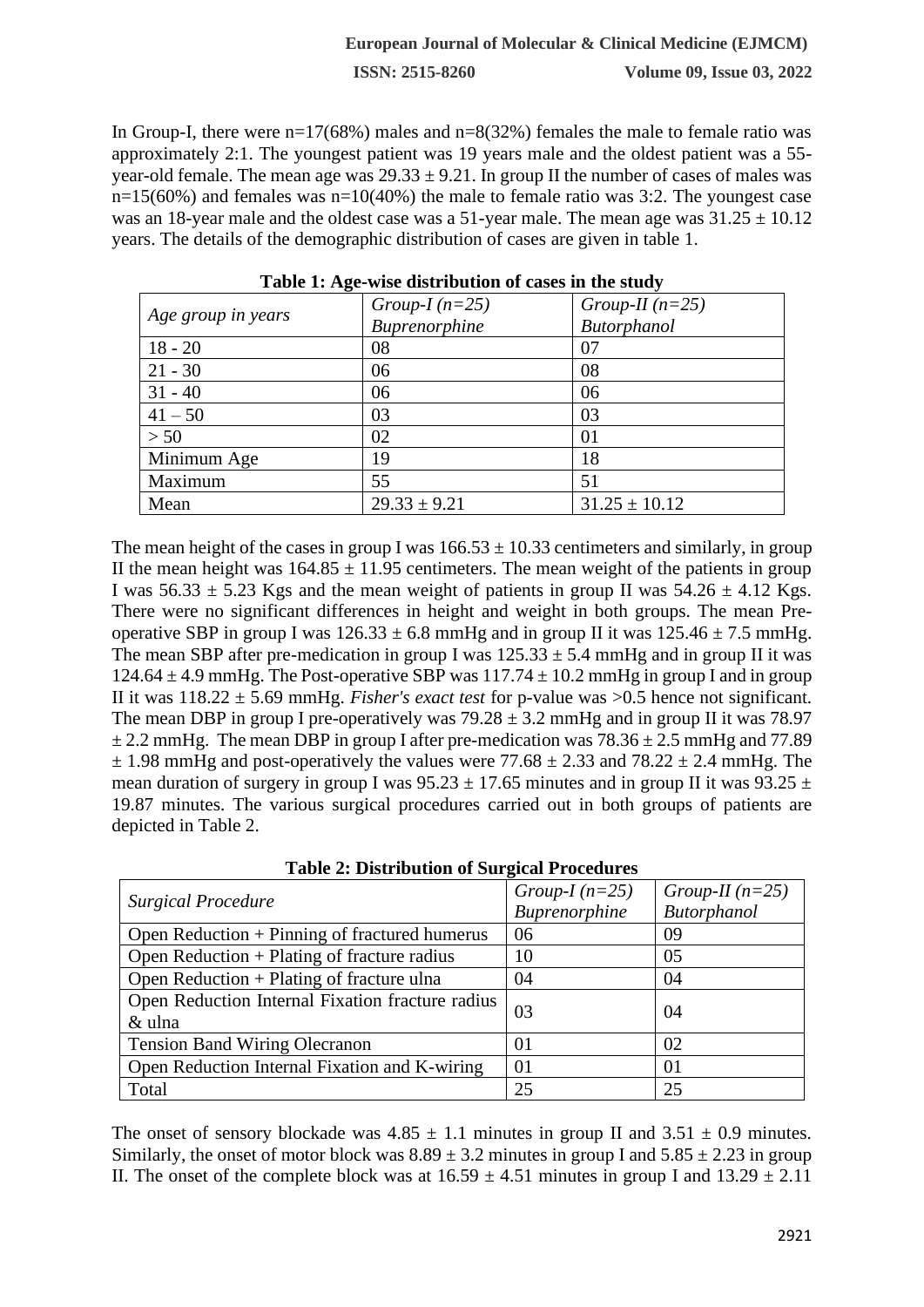minutes in group II the p values by Fischer's exact test found all the values were significant as depicted in table 3.

| <b>Table 5:</b> Onset of block in minutes in both groups |                  |                  |          |
|----------------------------------------------------------|------------------|------------------|----------|
| The onset of block in minutes                            | Group-I          | Group-II         | P-values |
|                                                          | Buprenorphine    | Butorphanol      |          |
| <b>Sensory Block</b>                                     | $4.85 \pm 1.1$   | $3.51 \pm 0.9$   | $0.012*$ |
| <b>Motor Block</b>                                       | $8.89 \pm 3.2$   | $5.85 \pm 2.23$  | $0.015*$ |
| Complete block                                           | $16.59 \pm 4.51$ | $13.29 \pm 2.11$ | $0.011*$ |

| <b>Table 3:</b> Onset of block in minutes in both groups |  |  |  |  |  |  |
|----------------------------------------------------------|--|--|--|--|--|--|
|----------------------------------------------------------|--|--|--|--|--|--|

\* Significant

The VAS scores at different intervals of time were noted as shown in table 4. A critical analysis of table 4 reveals that group II had the mean VAS scores higher which indicates moderate pain and rescue analgesia was required in group II. In group I the mean VAS scores was less than 4 and the requirement of rescue analgesia was not necessary. The mean duration of analgesia was also greater in group I was  $19.50 \pm 5.5$  hours compared to group II was  $16.33 \pm 6.7$  hours.

| Visual Analogue Scale | Group-I         | Group-II           | P-values |
|-----------------------|-----------------|--------------------|----------|
| (VAS) Scores          | Buprenorphine   | <b>Butorphanol</b> |          |
| 1 hour                | $1.25 \pm 0.25$ | $1.65 \pm 0.65$    | 0.240    |
| 2 hours               | $1.54 \pm 0.65$ | $2.70 \pm 0.98$    | 0.022    |
| 4 hours               | $2.55 \pm 0.87$ | $3.91 \pm 1.07$    | 0.154    |
| 6 hours               | $3.54 \pm 1.10$ | $5.02 \pm 1.23$    | $0.010*$ |
| 8 hours               | $4.11 \pm 1.22$ | $6.33 \pm 1.56$    | $0.023*$ |

#### **Table 4: VAS scores in groups at various intervals**

\* Significant

A total of n=7 patients developed complications out of which n=4 occurred in group I and n=3 occurred in group 2. The most common complication was vomiting followed by pruritis in n=1 cases each from both groups (table 5). No other side effects were observed in any groups. None of the patients in both groups developed complications of supraclavicular brachial plexus block such as pneumothorax or nerve palsy.

| Complications     | Group-I       | Group-II           | P-values |
|-------------------|---------------|--------------------|----------|
|                   | Buprenorphine | <b>Butorphanol</b> |          |
| Vomiting          |               |                    | 0.99     |
| Pruritis          |               |                    | 1.0      |
| Urinary retention |               |                    | $0.0\,$  |
| Pneumothorax      |               |                    | 0.0      |
| Nerve palsy       |               |                    |          |

**Table 5: complications noted in both the groups**

## **Discussion**

In peripheral sensory nerve fibers, a variety of receptors mediate nociception. The understanding of these receptors has been applied to a variety of adjuncts used in conjunction with local anesthetics. These additives are thought to not only extend the duration of analgesics but also lower systemic analgesic use and side effects. Various adjuncts, such as opioids, clonidine, verapamil, neostigmine, and tramadol, have been tested to prolong perioperative analgesia. [10] Despite the fact that the role of opioids as an adjunct has been contested for a long time, they are nevertheless widely used. The goal of this study was to examine the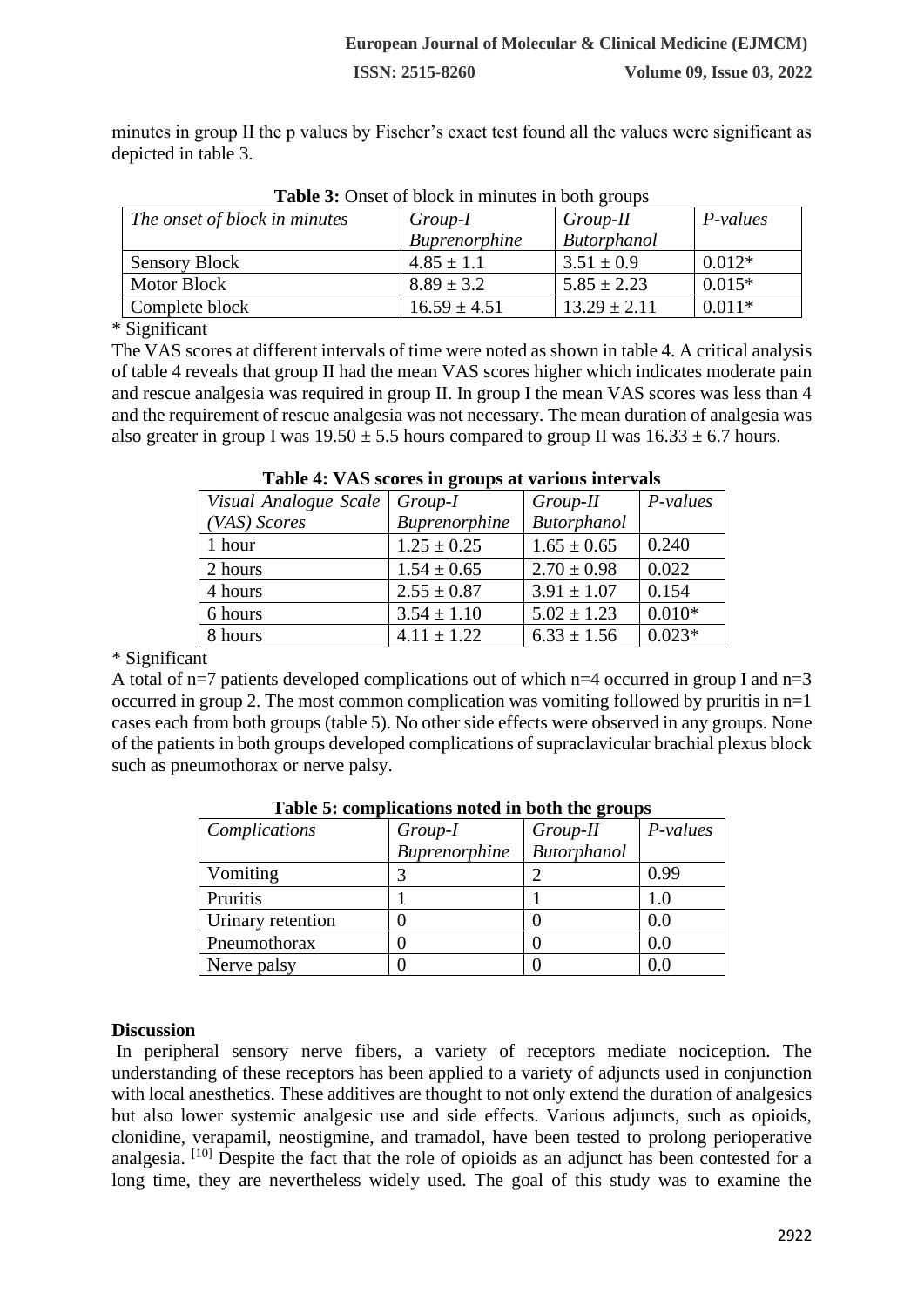**ISSN: 2515-8260 Volume 09, Issue 03, 2022**

analgesic efficacy of Butorphanol and Buprenorphine in brachial plexus block as adjuncts to local anesthetics. In the current study butorphanol and buprenorphine adjuvants in supraclavicular plexus block and we found buprenorphine group had delayed onset of sensory, motor blockage however, it had longer postoperative analgesia than the butorphanol group. In a similar study by Wajima Z et al.,  $[11, 12]$  in their series of studies found Inj. Butorphanol in local anesthetic via continuous brachial plexus bock produced prolonged pain relief in postoperative periods. E. J Viel et al.,  $^{[13]}$  have found Inj. Buprenorphine at the dosage of  $\mu$ g/kg in supraclavicular brachial plexus block produces significantly longer pain relief than morphine after upper limb surgery. In our study the mean duration of analgesia was also greater in group I (buprenorphine) was  $19.50 \pm 5.5$  hours compared to group II (butorphanol) was  $16.33 \pm 6.7$ hours. S.J.V. Kameswararao et al.,  $^{[14]}$  in their study found the addition of buprenorphine to local anesthetic produced a longer duration of analgesia (22.18 $\pm$ 12.13) hours as compared to butorphanol of (14.13±8.14hrs). A similar duration of analgesia has been observed by Bazin et al.,  $[15]$  (median 20hrs). Candido et al.,  $[16]$  found that the duration of analgesia caused by buprenorphine was three times greater than that produced by local anesthetics alone after buprenorphine administration. Post-operatively comparison of duration of post operative analgesia was done by visual analog scale score. At the end of 4 hours, none of the patients in both groups experienced severe pain. However, at the end of 6 hours in Group II, the mean VAS scores of > 4.0 indicated moderate pain and the requirement of rescue analgesia was present. In a similar study by C. N. Vinod et al., <sup>[17]</sup> the mean VAS scores were higher and the requirement of rescue analgesia was found to be present Butorphanol group as compared to the buprenorphine group agreeing with the observations of the present study. The incidence of postoperative complications was similar in both groups. The common complication was vomiting. EJ Viel et al., <sup>[13]</sup> in their study observed vomiting as the common complication following brachial plexus infusion with opioids and had greater analgesic action as compared to systemic administration. Therefore, a lower dose of opioids is required for administration in neurovascular sheath must be used instead of systemic administration to prevent the side effects of nausea and vomiting.

## **Conclusion**

The present study found that the buprenorphine 100 µgm infusion along with local anesthetic in supraclavicular bocks produced slower onset of sensory, motor, and complete blocks as compared to butorphanol 1mg infusion along with local anesthetics. However, the duration of postoperative analgesia was greater in the buprenorphine group as compared to the butorphanol group. The mean VAS scores were higher in the butorphanol group at the end of 6 hours and the requirement for rescue analgesia was higher in the group. Therefore, buprenorphine appears to have higher efficacy and longer duration of action as compared to butorphanol for infusion along with local anesthetics for supraclavicular blocks.

## **References**

- 1. Cousins MJ, Bridenbaugh PO. Neural blockade in clinical anesthesia and management of pain. 2nd ed. Philadelphia: Lippincott 1998.
- 2. Lanz E, Theiss D, Jankovic D. The extent of blockade following various techniques of brachial plexus block. Anaesth Analg 1983; 62: 55-58.
- 3. Murphy DB, McCartney CJ, Chan VW. Novel analgesic adjuncts for brachial plexus block: A systematic review. Anesth Analg 2000; 90:1122–28.
- 4. Nishikawa K, Kanaya N, Nakayama M, Igarashi M, Tsunoda K, Namiki A, et al. Fentanyl improves analgesia but prolongs the onset of axillary brachial plexus block by peripheral mechanism. Anesth Analg*.* 2000; 91:384–87.
- 5. Wu Christopher L. Acute postoperative pain. In: Miller RD, editor. Miller's anesthesia. 6th